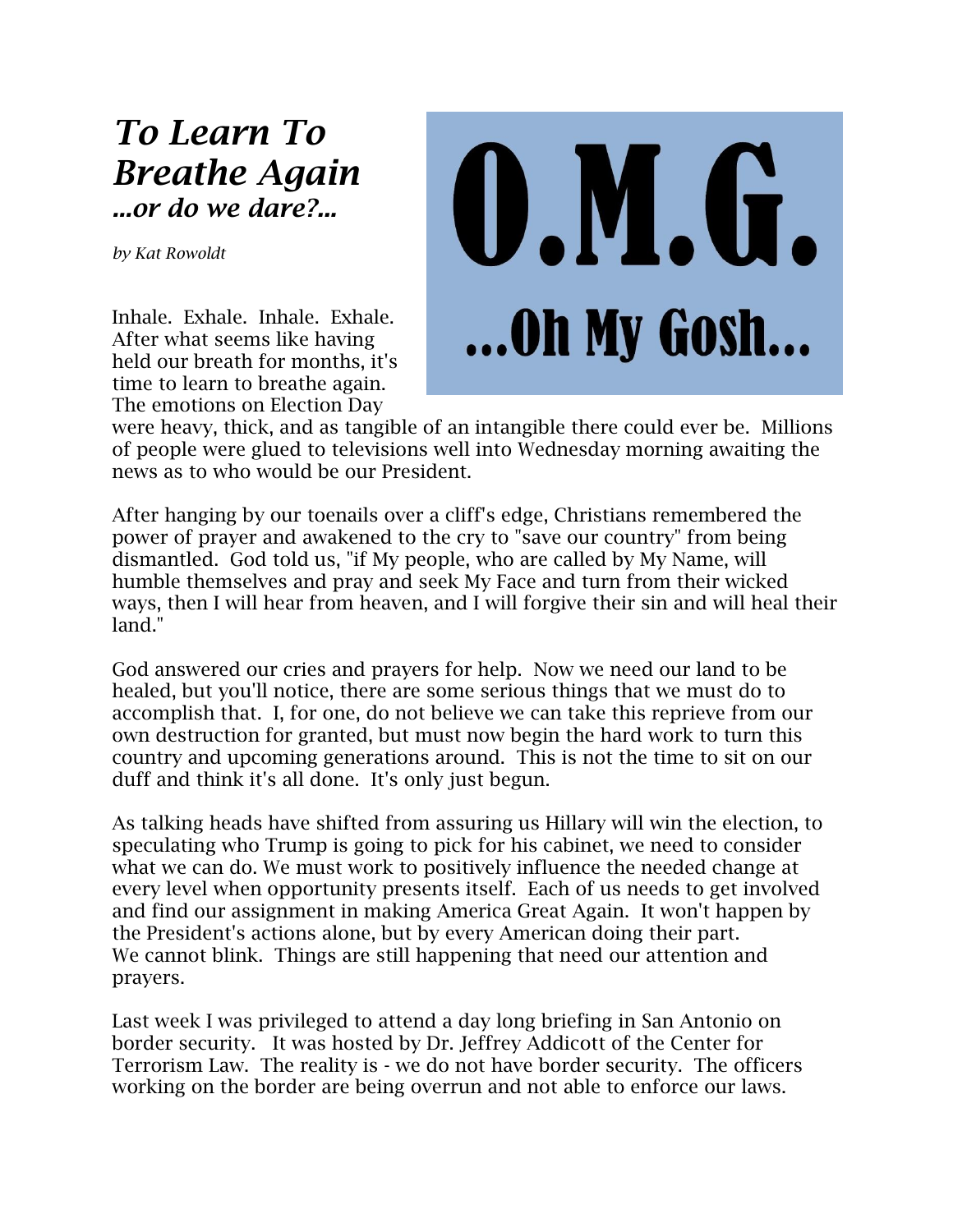The Texas/Mexico border is divided in five sectors. The heaviest traffic coming across is in the Rio Grande Valley. The Border Patrol estimate they capture 51% of the illegals, but to what degree of success do you credit that, when it's a "catch and release" program. I thought "catch and release" was for fishing, not maintaining law and order.

Based on the report received by one of the speakers, in his sector the night before he spoke to us, over 1000 illegals were apprehended. Probably 2000 people crossed in his sector - just one of five. They have at least laid eyes on those 1000, but have no clue or record on the estimated 1000 that slipped through. As was stated, "The flood gates are now open under this administration."

Let's do some math. 2000 x 5 sectors =  $10,000$  potentially in that one night. 10,000 x 30 days = 300,000 illegals invading the USA through Texas alone in one month.  $300,000 \times 2$  months until Trump takes office =  $600,000$ undocumented people who will be pulling on the resources of Texas for survival. If that was a night tally, do we need to double or triple the number for a true daily count? This truly sounds like an invasion, not an immigration issue.

San Angelo is on one of the main routes illegals travel to get further into our country. The primary route is Laredo to San Antonio to Dallas. We are the Del Rio to San Angelo then Lubbock route. Just think what fun we will have when we are tied into the Ports-to-Plains super highway!

At the Santa Rita town hall Councilman Lane Carter hosted last week, the primary topic was the issue of neighborhood break-ins, both homes and vehicles. Some of the attendees even mentioned being at home when these "strangers" invaded their property. Carter had asked Chief Frank Carter to attend and address residents' concerns.

The standing-room-only crowd interacted with Chief Carter and expressed their concerns. Chief Carter reported that since September 1st, Santa Rita had had 77 such break-ins, but city-wide the number was 800+, so it's happening throughout our community. I asked the chief during the Q&A about the type of people they are arresting for these crimes. "Are they locals, out of town, or illegals?" The response was that the majority were locals, but that he was now seeing an "up-tick" non-residents.

Folks, with the number of people pouring over our borders at this moment, it is projected to continue this strong until Trump takes office. There is no way our communities are not going to be impacted by illegals who will be stealing anything they can for food, money, and a means of survival. We need to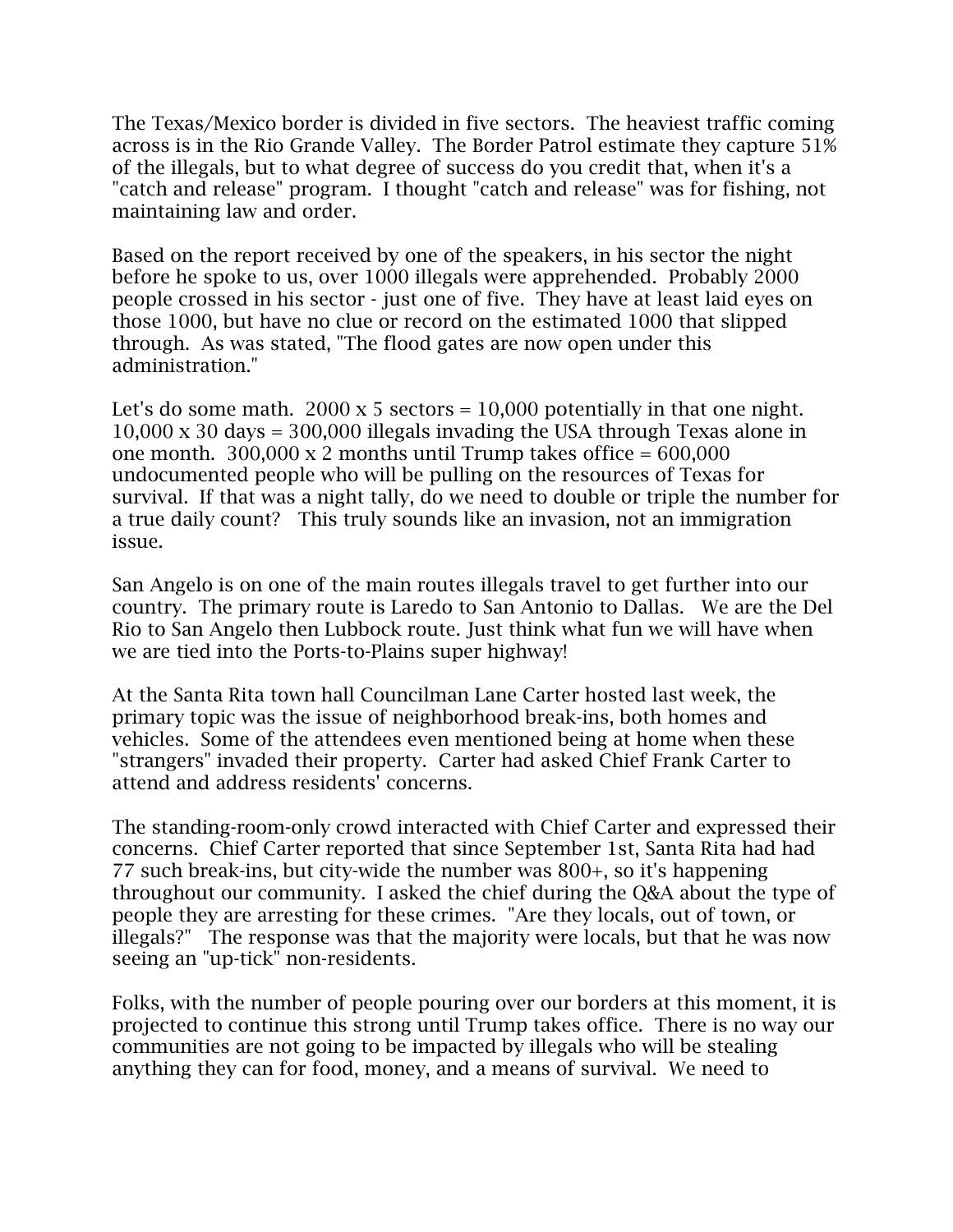honestly look at the situation and what is happening in our state and our community.

It is being reported the Obama administration has even pulled back the air surveillance along the Rio Grande. These men and women who are working our border have become daycare providers, being pulled away and distracted from the hard-core criminals that are entering while they are busy transporting women and children to intake centers.

One of the speakers was asked about traveling in Mexico. Without hesitation, he responded, "No! Don't!" As strongly as he could stress the point, he said that no one should be traveling in Mexico, not even to resorts or port-of-calls. Considering that these speakers were sharing with us to the point of what they could of "declassified" information, I think I would take this advice seriously.

As if this wasn't enough of a concern for us, we have the folks inside our country that are instigating violence against police officers. Please don't think this is coincidental. That is far from true. All of this ties back into the hijacked cause "Black Lives Matter" and the unrest on our college campuses. These disruptions are part of the Muslim Brotherhood plan to destroy us from within.

We have several generations now that have come through the education system who believe that we should be a socialist country, America has been a murdering and global bully, and we need to disarm and live a peaceable life. They no longer understand it is through military strength and individual rights forged by our Constitution they even have the very rights to protest and riot against our government. Keep in mind, the popular vote in the November election was won by a group of people who support these ideas. Thank God for the Electoral College.

Our work is cut out for us. We must re-educate our children and grandchildren with truth. We must return to the values and principles of our forefathers. We must bring Christianity back into the mainstream and stop this political correctness that is destroying our country. We must evaluate ALL immigrants as to their intentions. If they want to be Americans, then they must assimilate into our culture, our language, and our laws. They cannot transplant their old country into ours. If that is what they desire, they can return to theirs.

Sadly, we must lay down our electronic devices and begin noticing what is really happening around us. We must learn to engage with people face-to-face again. We must put respect for one another back into our society. We must once again have absolute truths, what is right is right, and wrong is wrong. You either win or lose - not participate. Political correctness needs to be categorized as a failed ideology.